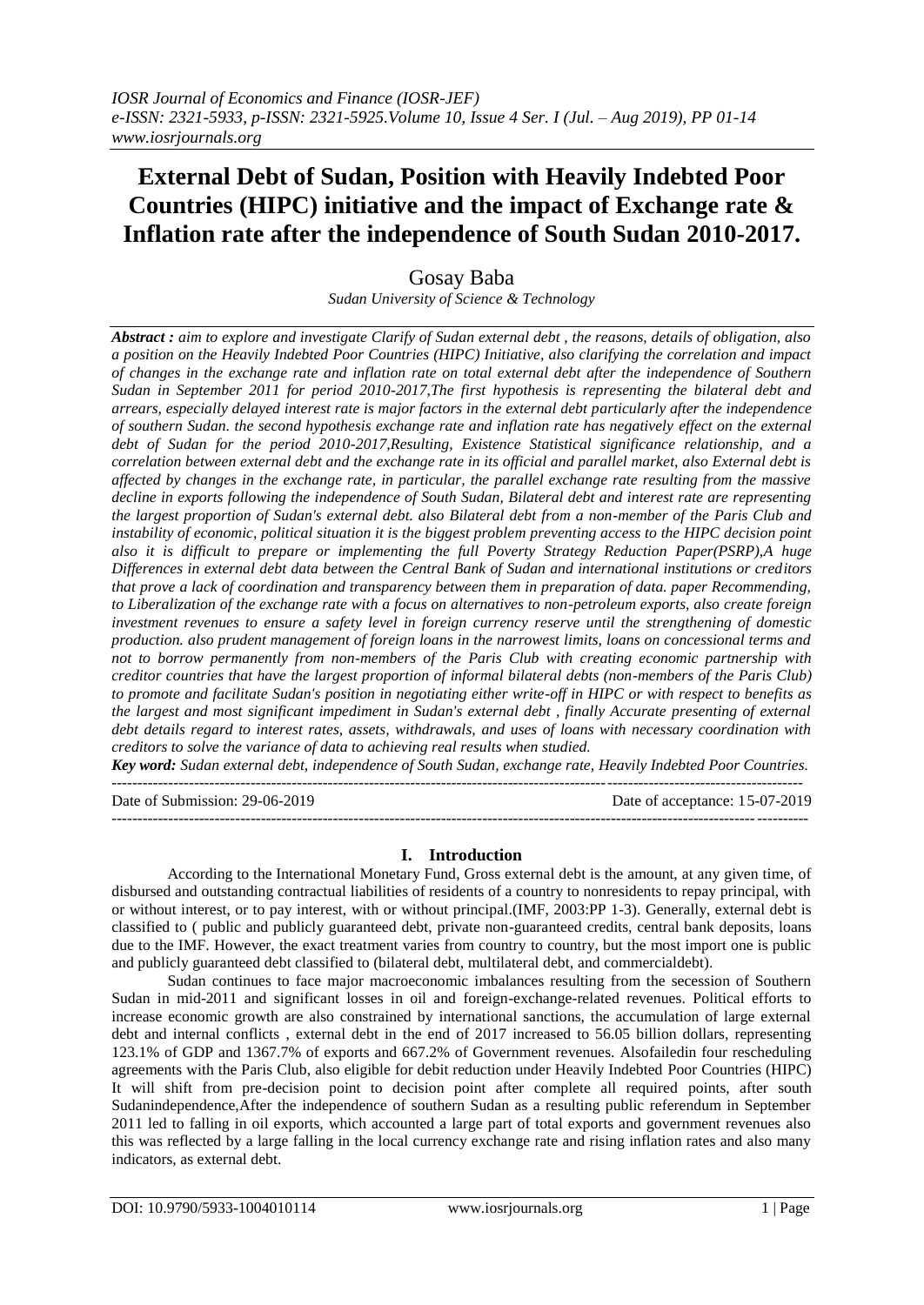**Objective**: paper seeking to explore and investigate the following: Clarify of Sudan external debt case, the reasons, details of obligation, additional showing position on the Heavily Indebted Poor Countries (HIPC) Initiative, also clarifying the correlation and impact of changes in the exchange rate and inflation rate in the total external debt after the separation of Southern Sudan in September 2011.

**The Problem:**The external debt is impeding the economic development, as huge debt amount restricting it possible of solving only under HIPC initiative. There are many contradictions need to clarify in external debt data in both the Sudan authorities and IMF amounts of liabilities, also especially after the secession of the South Sudan in September 2011 after huge loss in oil exports and public revenues that reflected on the exchange rate and the rate of inflation and external debt without explaining this effect on external debt.

**The hypotheses**: The first hypothesis is representing the bilateral debt and arrears, especially delayed interest rate is major factors in the external debt of Sudan particularly in the period after the secession of southern Sudan. the second hypothesis exchange rate and the inflation rate has negatively effect on the external debt of Sudan for the period 2010-2017.

**Empirical analysis & Research Methodology**: Analysis one models are used to show correlation & measure the impact exchange rate & inflation rate on the total stock of external debt of Sudan after the dependence of South Sudan from 2010-2017. Data and Justification of Selection of Cases Studies Research uses the descriptive, comparative and quantitative methods of analysis and use a combination of the most suitable primary (qualitative) and secondary (quantitative) Data. The Secondary data was used for the quantitative analysis and obtained from local Institutions (e.g. governmental institutions reports…, Etc.).

# **Second theoretical frame: 1- Literature**:

**- Elwasila S. E. Mohamed (2018)**examined the effect of external debt on the economic growth of Sudan 1969-2015. model built used GDP as the dependent variable to measure economic growth as a function of the ratio of external debt to exports, exchange rate and foreign direct investments as the explanatory variables using annual time series for1969-2015. Empirically, study employed the econometric techniques of the Augmented Dickey-Fuller (ADF) unit root test for stationary, the Johansen cointegration method and the Vector Error Correction Method (VECM).test was showed that a long-run equilibrium relationship exists among the variables of the study. Findings from the VECM show that external debt peroxide by the external debt to exports ratio has contributed positively to the Sudan economy, while exchange rate and foreign direct investment have negative effects on GDP growth which is consistent with findings of most empirical studies at the macroeconomic level. recommended that the government should ensure macroeconomic and price stability with maintaining access to foreign loans so that to supplement low levels of domestic savings in order to enable long term economic growth. Exchange rate needs to be stabilized and the perceived effect of foreign direct investments on economic growth needs to be reinvestigated with the enhancement of human capital and institutions.

**- Saad A. Alkaram (2016)** paper analyzes Sudan foreign debt and development under economic variables on domestic and global. by studying the foreign debt crisis in Sudan to understand it and make proposals to address it. The paper assumes that there is a continuous increase in Sudan foreign indebtedness and that the inefficient exploitation of the foreign loans led to the non-sustainability of the foreign debt. However, the political factor further exacerbated the crisis of Sudan foreign indebtedness. used the historical and descriptive analytical approaches in an attempt to reach logical results to contribute to the development of proposed solutions to address the foreign debt crisis in Sudan. the paper found that the foreign debt of Sudan continues to increase with high sustainability indicators meaning that the country is going through a sharp foreign debt crisis rendering it difficult for it to meet its obligations and obtain new loans on concessional terms.

**- ELBEELY, Khalid Hassan.(2015)** The paper aimed to identify the main factors behind Sudan's huge external debt, also identify its impact on the country's major economic indicators (especially Foreign Direct Investment (FDI), Per capita income, and poverty). Moreover, examined the strategies adopted by the government in order to reduce its unsustainable debt including benefiting from the available international initiatives such as Heavily Indebted Poor Countries (HIPCs), besides proposing a way out for the relief of the country unsustainable external debt. the study indicated that Sudan's debt is unsustainable and the country is highly indebted. Subsequently, statistics by the International Monetary Fund (IMF) showed and prove these. sustainable ratios for Sudan are far beyond the threshold of debt sustainability for Less Developing Countries. Although, the country is qualified technically to benefit from the HIPCs initiatives, but Sudan has been banned from entering into the initiative, partly because the country needs to settle its arrears to the major creditors, i.e., IMF, World Bank (WB), and African Development Bank (AFDB), Paris and Non-Paris Club Creditors, and partly due to political demands imposed by the international community (in general and US in particular) to solve the Darfur problem.

**- Mohamed, M. A. A. (2005)**. Paper investigated, empirical point of view, the impact of Sudan's external indebtedness on economic growth over the period (1978-2001). also, a growth rate of real export earnings was included in the empirical model to capture the impact of export promotion strategy in inducing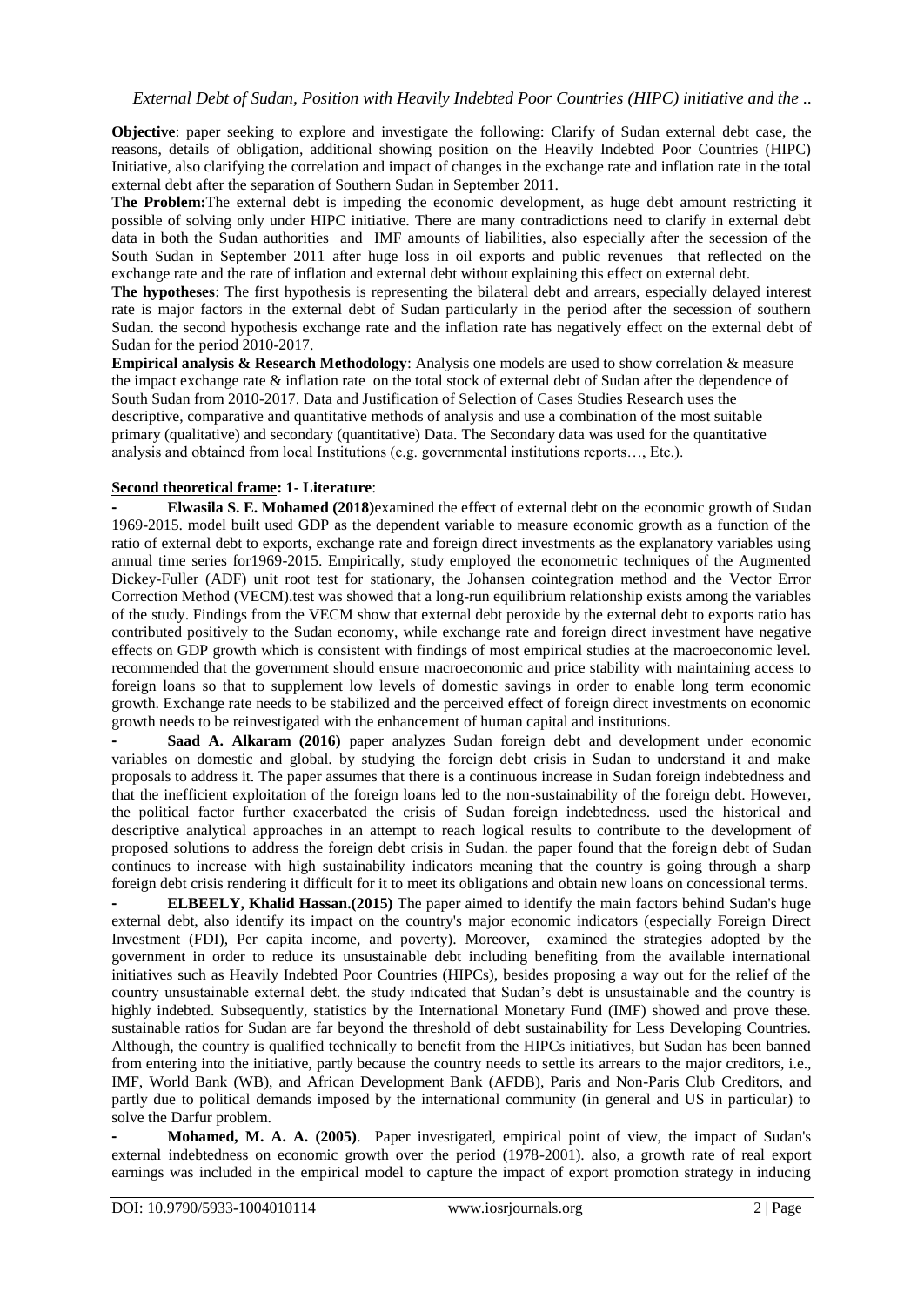economic growth, when the inflation rate is incorporated as a macroeconomic policy variable. The results of the study reveal the existence of a debt overhang problem in Sudan, i.e. external debts exceed the country's repayment ability. The study concluded that external debt and inflation deter economic growth, while export earnings have positive impacts. Thus, the findings of this study support the need for Sudan to be considered for comprehensive debt relief measures. recommended the adoption of an export-led growth strategy besides improving infrastructure. Furthermore, encouraging domestic saving & realizing peace in a united Sudan will help restore debt sustainability.

**- Al-Fadhel. Haitham (2011)** examined Sudan's attempts to benefit from the Debt Relief Initiative for Heavily Indebted Poor Countries (HIPC) form 1992-2000 aimed to identify Sudan's efforts with the International Monetary Fund, included data statistics for 16 years. results of the study are the existence of some constraints the implementation of the HIPCs poor countries including Sudan, the related shape of the kind of state its ability to implement the policies and procedures set by the International Monetary Fund. The financial crisis 2008 has a role in the failure of Sudan and some of the heavily indebted poor countries Implement structural adjustment policies and poverty reduction policy to benefit from the HIPCS initiative. Economic and financial reform policies should be designed to suit Sudan's position and work to support the requirements of increasing economic growth and employment by activating the market mechanism also encouraging the private sector to Increase investment and production in all sectors and create an appropriate investment environment to encourage domestic and foreign private investment.

**- Almosharaf Haitham(2014)** study The Causes of Sudan's Recent Economic Decline, while Most economists have used the background of the civil war in Sudan to analyze the Sudanese economic decline in the last three decades. But a little focus upon the situation can show that the civil war was not the main reason of the decline, as although it may be considered as one of the decline factors, but the real reason is the economic policies of the Sudanese governments which were assumed to be the principles director of the economic regulations. These policies through its fluctuations led to current impact, especially since the last thirty years. This article tries to extract and discuss the decline reasons according to two types of factors, internally and externally.

#### **-**

### **2- Sudan external debtreasons:**

Poor countries, including Sudan to international finance, including borrowing to maintain existing levels of aggregate consumption. According to weak national savings and foreign savings trying to invest and achieve and accelerate the process of economic development.

1- The deficit in the current account in the balance of payments of Sudan led to borrowing from external sources. This is due to the dependence of the foreign trade in economic of Sudan on the export of primary products also the import of the country's food, consumer and raw materials needs, which reflected on the balance of payments 40 years (1957-2004), except form 2009-2011 was due to oil exports. The export sector is the main source of foreign exchange, especially in recent years, which has been characterized by a significant decline in foreign loans and aid. The development depends on the foreign exchange rate from the proceeds of the exports. Sudan's exports face problems that have adversely affected its competition abroad, including:

a- The composition of Sudanese exports depends on certain exports ( cotton, Arabic gum , sugar, gold, and petroleum), this production adopted largely on natural factors (climate, rain, agricultural pests) it is characterized by high demand, led to reduces their profitability with evolution of competing on industrial alternatives in the global markets, Sudan lost its vantage competitiveness.

b- Increasing agricultural production cost adoption by the constraints on the inputs of products imported from abroad and other factors such as inflation, taxes and other fees.

c- Instability of exchange rate policies, export policies and with lack of export services in a way that helps manage the movement of exports from the production sites to the markets also obstacles related to funding gaps Focused towards the priority sectors, especially the agricultural sector, Its financing share on the policy of the Central Bank of Sudan 1994 (30% -40%) as a minimum of the ceiling. The banks' focus on financing short-term financing and neglecting long-term financing has led to an imbalance in economic development.

d- Inexistence of a good plan for the manufacture, export of commodities. Sudan relied on the export of raw materials at the same time import of final goods as according to traditional development thought that is social development are achieved through the success of increasing the standard of living and economic welfare. Towards the provision of consumer goods, recreational and semi-recreational, consumed by high incomes and thus neglected the rest of the different sectors. (Abdul Hafeez, 2009: 125)

2 - Failure of the strategy of establishing import substitution projects to increase exports with achieving a surplus balance of payments by many projects that rely on foreign funding and currency shortages due to a persistent balance of payments deficit.

3- Adopting the deficit financing policy (print money un covered) to finance the deficit on budget, led increases the money supply and leads to: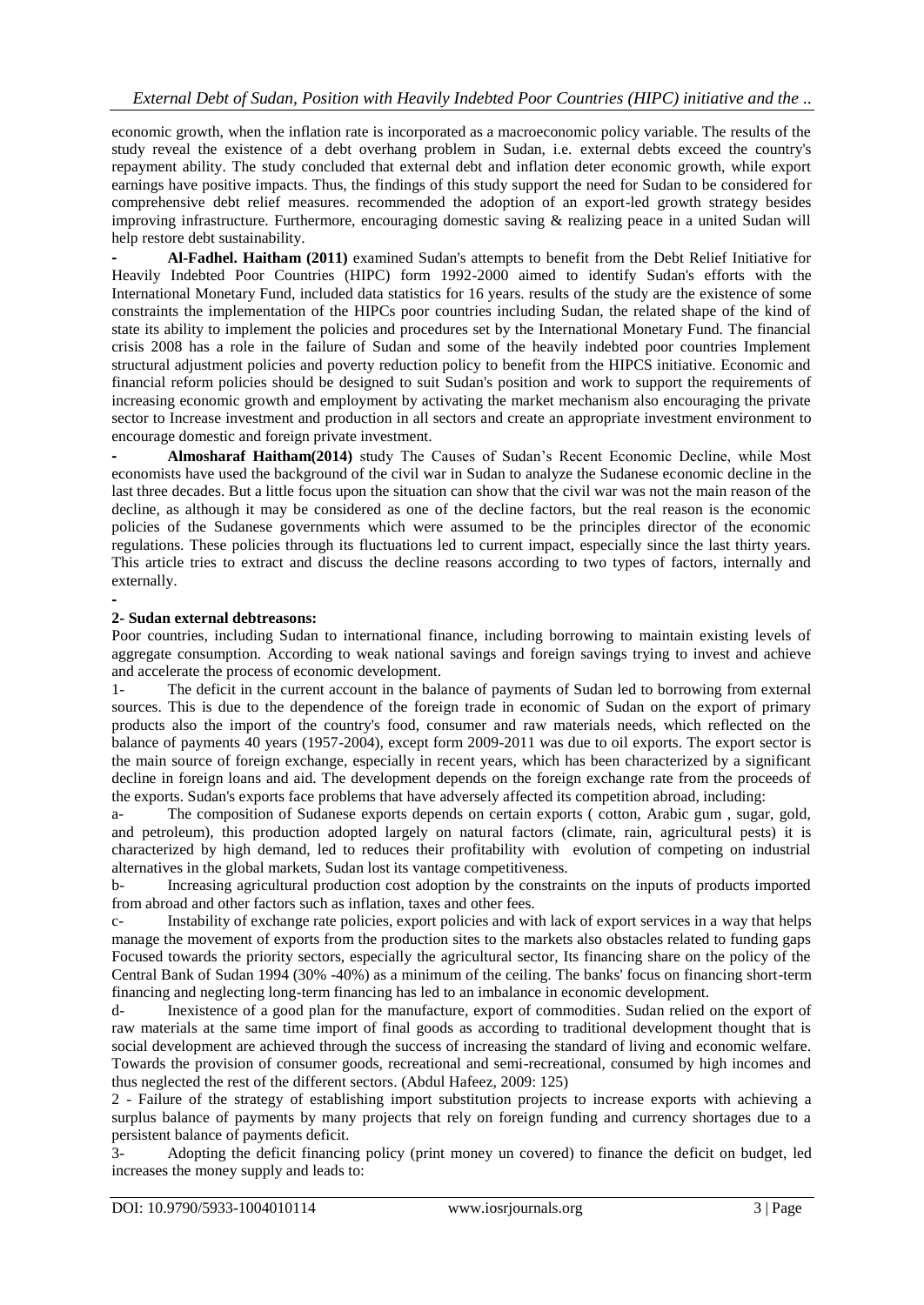- Increase in inflation rates: The increase in inflation leads to a reduction in the purchasing power revenues and a reduction in the purchasing power and competitiveness of exports, which are used to meet the import requirements, may impinge on all reserve reduce it without the ability to return it to its guaranty safe volume for a period.

reducing of returns on savings opposite of foreign returns, with creating the environment and justifiable for the smuggling of capital and foreign currency, leads to increase in the demand of foreign currencies, with lead to the spread of the Parallel Market in foreign currencies also thus increase the deficit balance of payments and resort to foreign funding to cover deficits as It happened in the 1980s and 1990s.

4 - Natural and human disasters, political instability , external shocks, with continuing to decrease of growth rate of gross of real national income increase spending on the processes of dealing with these disasters, it is represents obstacle on national savings with the stability of the level of local investments, resulting in widening resource gap, which necessitates recourse to external borrowing to fill this gap.

5 - careless about conditions of sustainable external debt burdens over the long term, provided that the rate of growth in GDP is bigger than the expected interest rates in the balance of payments.

6. Restricting the Independence of recipient countries to use finance to seek the best prices mechanisms, experts and production inputs, since most donor countries link their loan grants to a specific market, finance specific projects or finance the purchase of goods and services from borrowing countries or their allies.

7. Lack of economic studies of the feasibility of projects with regard to total cost and currencies and the currency of payment and of appropriate technology with inadequate planning and delay in the completion of technical , administrative procedures and inadequate supervision of the funded project in addition to the multi financiers of a particular project without the full coordination of the stages of implementation. (Abdul Hafeez, 2009: 125-126)

#### **3-Reasons of accumulation of indebtedness of Sudan:**

Although Sudan was able to attract loans and grants during the post-independence period, the political instability and weak economical management of foreign resources and the accompanying selection of projects that are not studied of their feasibility with unfollow the implementation of projects also the irrational use of some loans with failure of economic authorities to commit to develop a framework Economic and investment policies have thwarted attempts to grow progress led to offer the country deep economic crises, which means the absence of a clear strategy to attract and rationalize foreign savings. increase in external debt of Sudan due to the inability of repaying its foreign liabilities and its external debt service, along with the increase in the contractual and penal interest rates for loans, especially during the 1970s, which led to the aggravation of the indebtedness crisis to Sudan. The growth rate of external debt increased from 19% in 1980 to 23% in 1981.

a - high prices of petroleum & derivatives (the first oil crisis 1973-1979): The sudden rise in prices of petroleum products during the 1973-1974 (the first oil crisis) to destabilize the economies of developing countries, especially oil importers, and thus created unequal exchange trade relations for the favor of oil exporting countries. high prices of petroleum products and derivatives have a clear impact on the imbalance of trade of Sudan, which led to the failure of to pay its debts since the beginning of the eighties and led to rescheduling debt in the Paris Club agreements, in the second oil crisis and the problems of drought and desertification. AlsoThe decrease of exports contributed in a decrease of foreign resources, which led to a decrease in the debt service, and the flow of loans from international and bilateral institutions, also decrease in old loans, its led to the accumulation of indebtedness between 1984 and now. Sudan began in 1998 with the agreement of the Arab funds to schedule its arrears (such as the Saudi Fund for Development 1998 and the Arab Fund for Economic and Social Development 1999) which contributed to the increase in debt service during 1999 until now, in addition to obtaining a number of new concessional loans and Development and reclamation of old projects, which led to an increase in withdrawals during that period.

b - Failure of scheduling programs : Sudan resorted to the Paris Club 1979 to schedule its debts, where the arrears of the amount and interest are scheduled and Sudan signed four agreements during the years 1979-1981- 1983-1984 and the repayment periods ranging from 6 to 7 years and a grace period of 3 years with a commercial interest rate between 8% -9%. Sudan has failed to pay according to the programs of these agreements because of the short period of repayment and high-interest rates. In addition, the scheduling included part of the debt and did not include any exemptions for debt. Sudan was unable to benefit from the initiatives that followed, such as the Naples Club initiative, which exempted 67% Debts and remaining maturities of at least 40 years. Sudan signed the refinancing agreement for commercial banks in 1981, where the debts of commercial banks in Sudan were subject to treatment through this agreement and included the origin of the debt until 31/12/1979. The amount that was re-scheduled at the time amounted to \$ 554 million, to be paid in seven years with a grace period of three years. The agreement has been amended several times, but Sudan has not fulfilled its obligations after the amendment due to the fact that this agreement is not suitable for the economic conditions experienced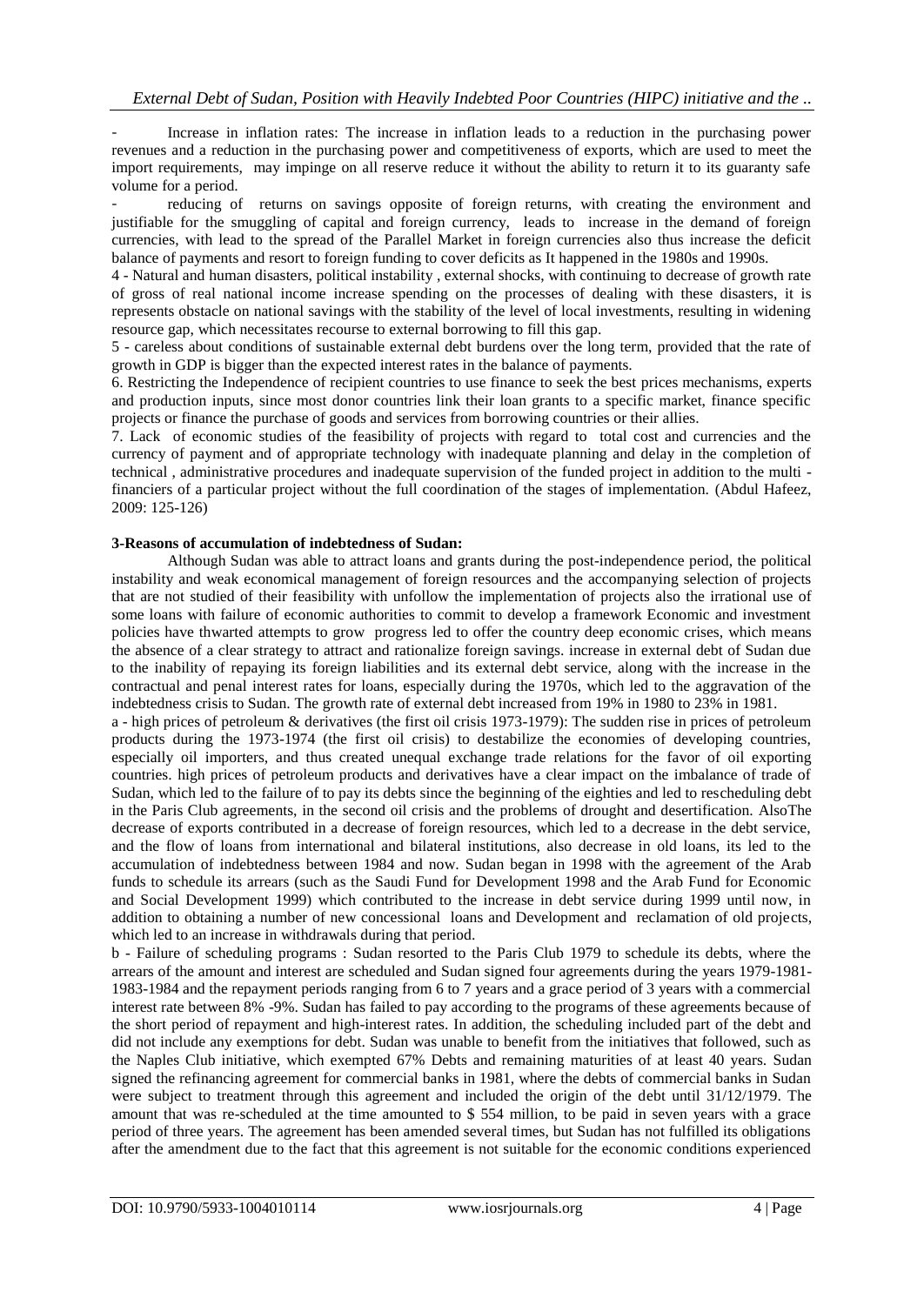by Sudan in terms of short duration The timeframe in addition to the agreement included part of the debt.(Abdel-Hafiz, 2009: 127-129)

| Table (1) Structure Sudan external debt of Sudan CDOS DATA (2010-2017) (billion donars) |              |                        |                            |               |                            |               |                      |                                            |                        |
|-----------------------------------------------------------------------------------------|--------------|------------------------|----------------------------|---------------|----------------------------|---------------|----------------------|--------------------------------------------|------------------------|
|                                                                                         | 2016         |                        |                            |               |                            | $2017*$       |                      |                                            |                        |
| <b>Creditors</b>                                                                        | <b>Total</b> | <b>Nominal</b><br>debt | <b>Nominal</b><br>interest |               | <b>Delaved</b><br>interest |               | <b>Total</b><br>debt | <b>TOTAL Interest</b><br>rate / total debt | Percentage<br>of total |
|                                                                                         |              |                        | value                      | $\frac{0}{0}$ | value                      | $\frac{0}{0}$ |                      |                                            | $debt\%$               |
| <b>Non-Paris Club</b><br>member                                                         | 17.6         | 6                      | 2.3                        | %12.4         | 10.2                       | %55.1         | 18.5                 | 67.6%                                      | 39%                    |
| <b>Paris Club member</b>                                                                | 14           | 2.4                    | 1.6                        | %11.0         | 10.5                       | %72.4         | 14.5                 | 83.4%                                      | 31%                    |
| Multilateral &<br>international<br>institutions                                         | 5.6          | $\overline{4}$         | 0.5                        | %8.8          | 1.2                        | %21.1         | 5.7                  | 29.8%                                      | 13%                    |
| <b>Commercial Banks</b>                                                                 | 5.7          | 2.8                    | 0.2                        | %3.4          | 2.9                        | %49.2         | 5.9                  | 52.5%                                      | 12%                    |
| <b>Foreign suppliers</b><br>facilities                                                  | 2.5          | 2.5                    | $\Omega$                   | $\%0.0$       | $\Omega$                   | %0.0          | 2.5                  | $0.0\%$                                    | 5%                     |
| <b>Total</b>                                                                            | 45.4         | 17.7                   | 4.8                        | %10.2         | 24.8                       | %52.7         | 47.1                 | 62.8%                                      | 100%                   |

#### **4- Sudan's foreign Liabilities:**

**Table (1) Structure Sudan external debt of Sudan CBOS DATA (2016-2017) (billion dollars)**

Source: External Debt Unit - CBOS Annual Report 2017. \* Preliminary data



The flow of loans was huge rates during the 1970s and 1980s because it was a weak management of foreign resources with careless about a complete visions related with dealing with the imbalances in the structure of the economy also , where the public sector dominated most investments and use to the selection of many huge projects with careless to study in its technical, economic, financial and temporal dimensions, which led to delay in implementation and increase in cost and failure of many of them halfway of time project. Authorities were interested in deficit financing, commercial borrowing and cash loans to minimizing the funding gap and the balance of payments deficit. This coincided with the escalation of the Nominal interest rate, Delay interest rates for loans,and accompanied balance the debt to some extent by promises to be reducing with scheduling following the signing of the Comprehensive Peace Agreement (CPA).(Secretariat of the National Council for Strategic Planning 2010: 185-187) After the independence of the South as a result of the referendum south taken revenues of petroleum it is reflecting on the impact of the decline in exports also revenues and payments of debt service and also by other way accompanied by a significant decline in the value of the local currency, that exacerbated the debt crisis and increase the rates of growth of external debt until it reached that 12/31/2017 about \$ 47.1 billion, according to the Central Bank of Sudan data CBOS.(CBOS 2017:178-179) - Sudan's total foreign liabilities increased from the US \$ 45.4 billion at the end of 2016 to the US \$ 47.1 billion at the end of 2017 at a rate of 3.4% covering all sources of finance. The increase in debt is mainly due to the increase in Delay interest rate resulting from exchange rate fluctuations during the year 2017. contribution of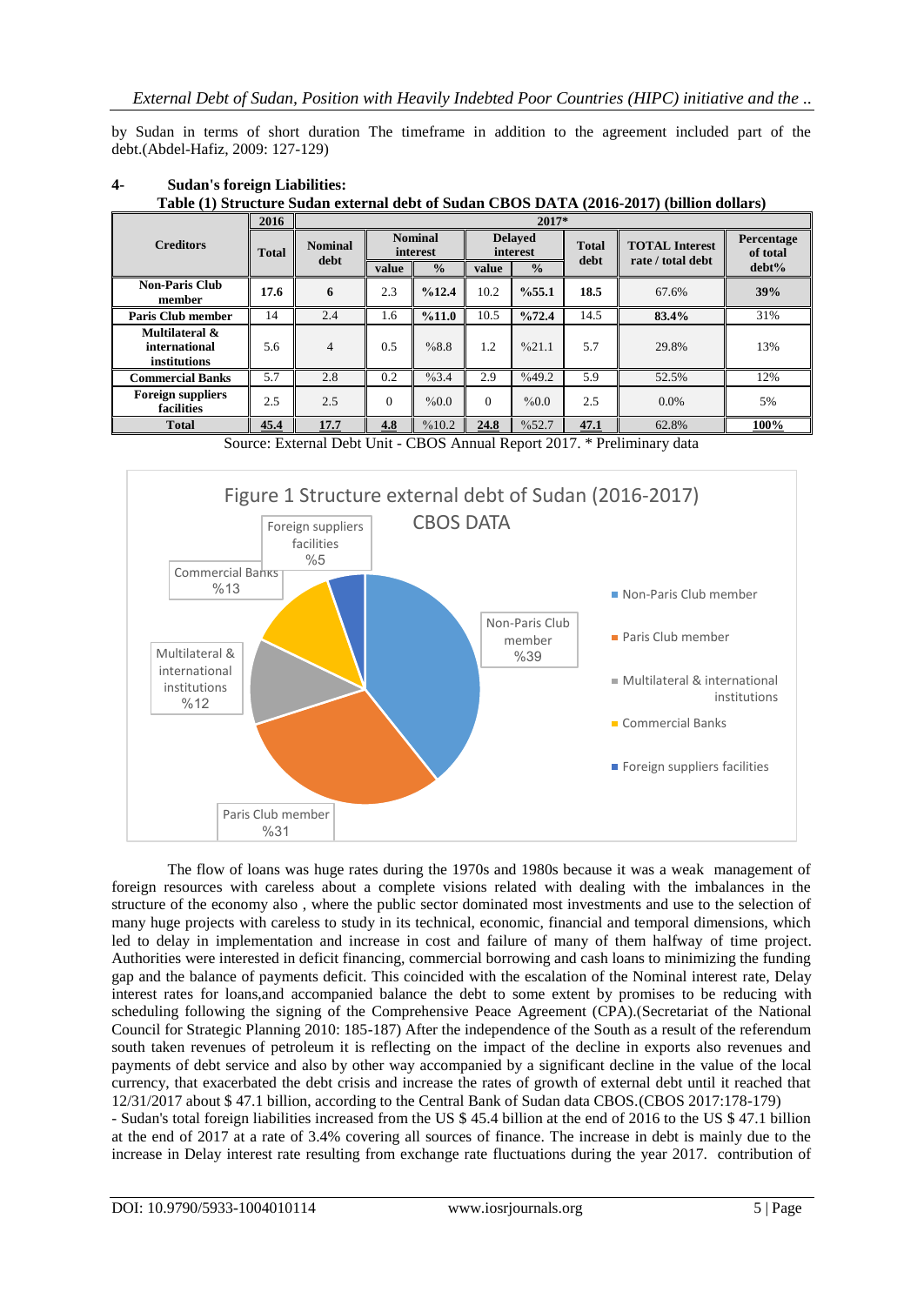creditors financing to the size of indebtedness, non-members of the Paris Club by 39%, followed by Paris Club countries at 31%, international commercial banks and suppliers' facilities at 17%.

- Bilateral creditors debts represent 23 billion dollars, 70% of total external debt. The debts of non-members of the Paris Club 39%, then bilateral creditors debts of Paris Club members 31% from the total, followed by the debts of multilateral creditors institutions, 13% and then commercial banks and facilities suppliers.

- Interest rate amounts of \$ 29.6 billion represented 62.8% from total debt, distributed 52.7% delay interest rate, while 10.3% are Nominal interest rate, Proof that the interest in general and delay, in particular, are mainly variable increases the accumulation of debt and payment.

- The largest percentage of interest to the member states of Paris, 83.4% of the total accrued interest is represented by 72.4% Delay interest rate , 11% of the Nominal interest rate, then the debts of members of the Paris Club 67.6% of the total accrued interest is 55.1% Delay interest rate and 12.4% Nominal interest rate.

| Year | <b>Total debt</b> | % GDP  | % exports | % revenue |
|------|-------------------|--------|-----------|-----------|
|      | <b>Thresholds</b> | 30     | 100       | 200       |
| 2010 | 39,486            | 60.1%  | 346.2%    | 442.4%    |
| 2011 | 41,450            | 62.4%  | 429.3%    | 479.1%    |
| 2012 | 43,191            | 88.2%  | 1062.1%   | 695.8%    |
| 2013 | 45,022            | 85.1%  | 940.0%    | 624.8%    |
| 2014 | 46,781            | 77.0%  | 1050.4%   | 537.2%    |
| 2015 | 49,747            | 75.5%  | 1569.4%   | 527.3%    |
| 2016 | 52,383            | 93.9%  | 1693.3%   | 565.8%    |
| 2017 | 56,05             | 123.1% | 1367.7%   | 667.2%    |

**Table (2)** stock of external debt of Sudan 2010-2017 IMF DATA (billion dollars)

Source: DAS Report of IMF 2016-2017, SUDAN Ministry of Finance and CBOS.

- The total external debt of Sudan reached in 2010 \$ 39.4 billion, equivalent to 60.1% of GDP, equivalent to 346.2% of exports, 442.3% of public revenues, in 2011 after three months of independence of South Sudan, external debt increased to \$ 41.4 billion 62.4% of GDP, 429.3% of exports and 479.1% of revenues for the same year.

- effects of the independence of South Sudan were clear on indicators of sustainability of external debt in 2012 and 2013 so that the value of debt in 2012 amounted to \$ 43.1 billion, 88.2% of GDP and 1062.1% of exports, 695.8% of revenues, also escalated in 2013 (85.1% of GDP, 940% of exports and 624.8% of revenues). This is due to the slight decrease in the previous year in both the GDP index , exports and revenues to increase the yield of gold and natural gas production (Central Bank of Sudan, 2013: 162), in the end of 2017 the external debt of Sudan increased to 56.05 billion dollars, representing 123.1% of GDP and 1367.7% of exports and 667.2% of Government revenues.

- the debt ratio of GDP, exports and revenues rising continuously due to the continuing rise in the debt resulting from the delayed and contractual(nominal) interest rate, also according of falling in the value of the Sudanese pound decline against the US dollar and huge increasing inflation rate, even reached 53.3 billion in 2017, also well as notes from after the 2011 value of the debt, has risen as a percentage of exports of 346.2% in 2010 to 1062.1% in 2012 until they reached in 2017 to 1367.7%, and also the value of the debt as a percentage of government revenues from 479.1% in 2011 to 695.8% in 2012, Due to the secession of southern Sudan and the loss of oil export revenues represented a major part of Sudan's exports and government revenues.

- The International Monetary Fund (IMF) report also noted the estimated US \$ 2.4 billion deposited in the Central Bank of Sudan by official creditors in 2016 and 2017 deposits from Gulf countries including Saudi Arabia, Kuwait, and Qatar. Is shown in the balance of payments under "Other capital flows.(IMF,DAS Sudan,2017:3)

**Table (3)** Difference of data between IMF and CBOS in External Debt 2011-2018 (billion dollars)

|      |                | <b>CBOS DATA</b>                   |                 |                                   |                             |                    |                                                           |                                |                                 | <b>IMF DATA</b> |                    |
|------|----------------|------------------------------------|-----------------|-----------------------------------|-----------------------------|--------------------|-----------------------------------------------------------|--------------------------------|---------------------------------|-----------------|--------------------|
| Year | <b>Nominal</b> | Annual<br>difference<br>in nominal | <b>Interest</b> | Annual<br>diff-<br>in<br>interest | <b>Total</b><br><b>Debt</b> | <b>New</b><br>debt | Diff-of<br>annual<br>diff-<br>nominal<br>&<br>new<br>debt | Diff-new<br>debt(imf-<br>cbos) | Diff-<br>total(imf-<br>$c$ bos) | <b>Total</b>    | <b>New</b><br>debt |
| 2011 | 16.3           |                                    | 20.3            |                                   | 39.8                        | 0.6056             |                                                           |                                | <u>1.6</u>                      | 41,450          |                    |
| 2012 | 17             | 0.7                                | 24.4            | 4.1                               | 42                          | 0.3874             | 0.3126                                                    | 0.0436                         | 1.1                             | 43,191          | 0.431              |
| 2013 | 17.7           | 0.7                                | 26.1            | 1.7                               | 44.4                        | 0.3447             | 0.3553                                                    | 0.2733                         | 0.6                             | 45,022          | 0.618              |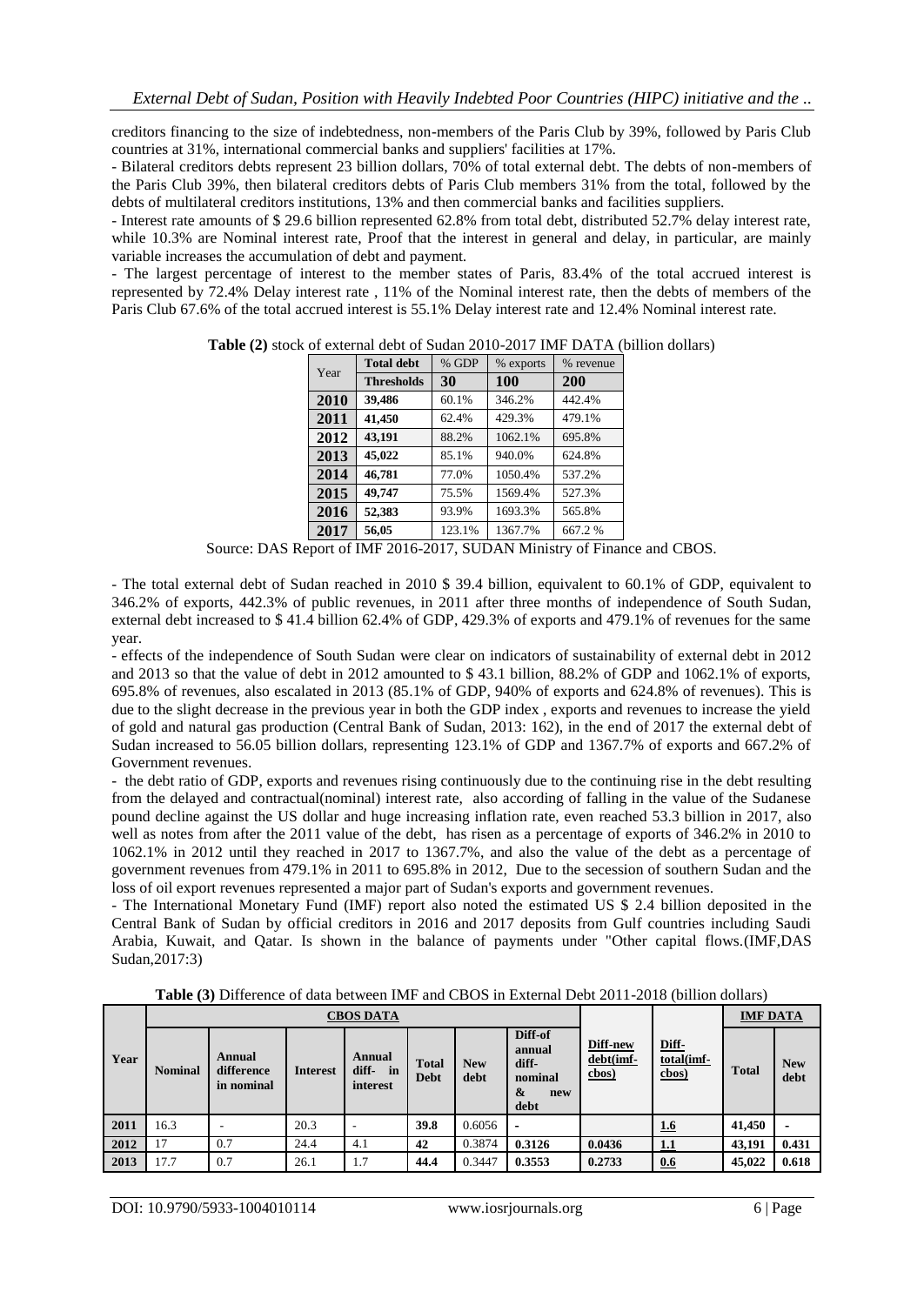| 2014 | 17.1                                                                    | $-0.6$ | 36   | 9.9    | 43.7 | 0.2987 | $-0.8987$ | $-0.1467$ | $\overline{3}$ | 46,781 | 0.152 |
|------|-------------------------------------------------------------------------|--------|------|--------|------|--------|-----------|-----------|----------------|--------|-------|
| 2015 | 17.2                                                                    | 0.1    | 27.8 | $-8.2$ | 43.9 | 0.4308 | $-0.3308$ | $-0.1688$ | 5.8            | 49.747 | 0.262 |
| 2016 | 17.3                                                                    | 0.1    | 28.1 | 0.3    | 45.4 | 0.2011 | $-0.1011$ | 0.1179    | 6.9            | 52,383 | 0.319 |
| 2017 | 17.7                                                                    | 0.4    | 29.4 | 1.3    | 47.1 | 0.1192 | 0.2808    | 0.0508    | 8.9            | 56.05  | 0.170 |
|      | Source: CBOS annual Rep(2010-2017). IMF Debt Sustainability Report 2017 |        |      |        |      |        |           |           |                |        |       |

Source: CBOS annual Rep(2010-2017), IMF Debt Sustainability Report 2017.

- Differences in new loans: the table shows new loans in 2012 of \$ 387.4 million, according to CBOS, while the IMF reached \$ 431 million, a difference of \$ 4.3 million. In 2013, new loans amounted to \$ 344.7 million, according to CBOS data. (US \$ 618 million), in 2014 and 2015, the IMF for CBOS decreased by \$ 146- \$ 168 million respectively. In 2016, of \$ 201 million, according to CBOS While the IMF amounted to \$ 319 million, a difference is \$ 117.9 million, in 2017 worth \$ 119 million according to data while CBOS at the IMF reached \$ 170 million, a difference of 50.8 million dollars.

- Differences in the total debt balance: From the previous table, in 2011 was \$ 39.8 billion, according to CBOS data the IMF reached 41.4 by 1.6 billion and the difference continued ,but decreased in 2012 and reached again in 2013 to \$ 600 million, This is due to co-ordination after the visit of IMF staff and observers, then the differences in the data increased significantly in 2014 and 2015 to reach 8.9 billion dollars in 2017 and by 47.1 billion dollars according to CBOS data and 56.05 billion dollars by IMF.

it is clear that there is a significant discrepancy between IMF and CBOS data, these requiring form external debt management department in Central Bank of Sudan, trying to promote and find out the reasons for the differences and joint coordination with IMF & Creditors in the preparation of consolidated data it is clear that Sudan's foreign debt.

### **5- Sudan & Heavily Indebted Poor Countries (HIPC) Initiative:**

The HIPC Initiative was launched in 1996 by the IMF and World Bank, with the aim of ensuring that no poor country faces a debt burden it cannot manage. Since then, the international financial community, including multilateral organizations and governments, have worked together to lower to sustainable levels the external debt burdens of the most heavily indebted poor countries. The joint IMF–World Bank comprehensive approach to debt reduction is designed to ensure that no poor country faces a debt burden it cannot manage. To date, debt reduction packages under the HIPC Initiative have been approved for 36 countries, 30 of them in Africa, providing \$76 billion in debt-service relief over time. Three additional countries are eligible for HIPC Initiative assistance.( Factsheet HIPC,IMF .2019)

Since the 1970s, the Paris Club countries developed many initiatives that differ in terms of treatment and related conditions. The conditions that the country concerned should have an economic program with the International Monetary Fund. Sudan signed four rescheduling agreements with the Paris Club on November 13, 1979, negotiating \$ 487 million, the second on March 18, 1982, \$ 270 million, the third on February 4, 1983, at \$ 516 million, and the fourth on \$ 263 million on 3 May 1984.

Sudan entered into a refinancing agreement with international commercial banks in 1980. As a result of Sudan's inability to meet its obligations, these treatments have not reduced, resulting in a halt in the flow of loans and foreign aid. Unpredictable economic policies at the time also contributed to the worsening economic conditions and thus the inability to meet the repayment of the interest of those debts and accumulated to become compound benefits and compounded and exacerbated

**Eligibility for Sudan:** A country eligible to benefit from the HIPCs initiative should meet the following conditions(Andrews, D., Boote, A. R., Rizavi, S. S., & Singh, S.-IMF :1999).

- Technical conditions for eligibility of HIPC .

| <b>Criteria</b>                     | <b>INH-HIPC</b> | Sudan  |  |  |  |
|-------------------------------------|-----------------|--------|--|--|--|
| Net present value of debt / exports | 150             | 1367.7 |  |  |  |
| Net present value of debt /Revenue  | 250             | 667.2  |  |  |  |
| Exports / GDP                       | 30              | 89     |  |  |  |
| Revenue / GDP                       | 15              | 18.5   |  |  |  |

# **Table (4) Technical Criteria for eligibility of HIPC**

Source: Andrews, D., Boote, A. R., Rizavi, S. S., & Singh, S-IMF,1999.

Poverty Reduction Strategy Paper (PRSP): Sudan has prepared the PRSP and formally shared with the World Bank in November 2012. It was discussed by the World Bank Staff Advisory Board and the Executive Boards of IMF and World Bank in September 2013, Sudan is currently implementing the interim work plan and initiating the process of preparing a full PRSP. (IMF,HIPC,MDRI STATISTICAL UPDATE 2016:14). The

-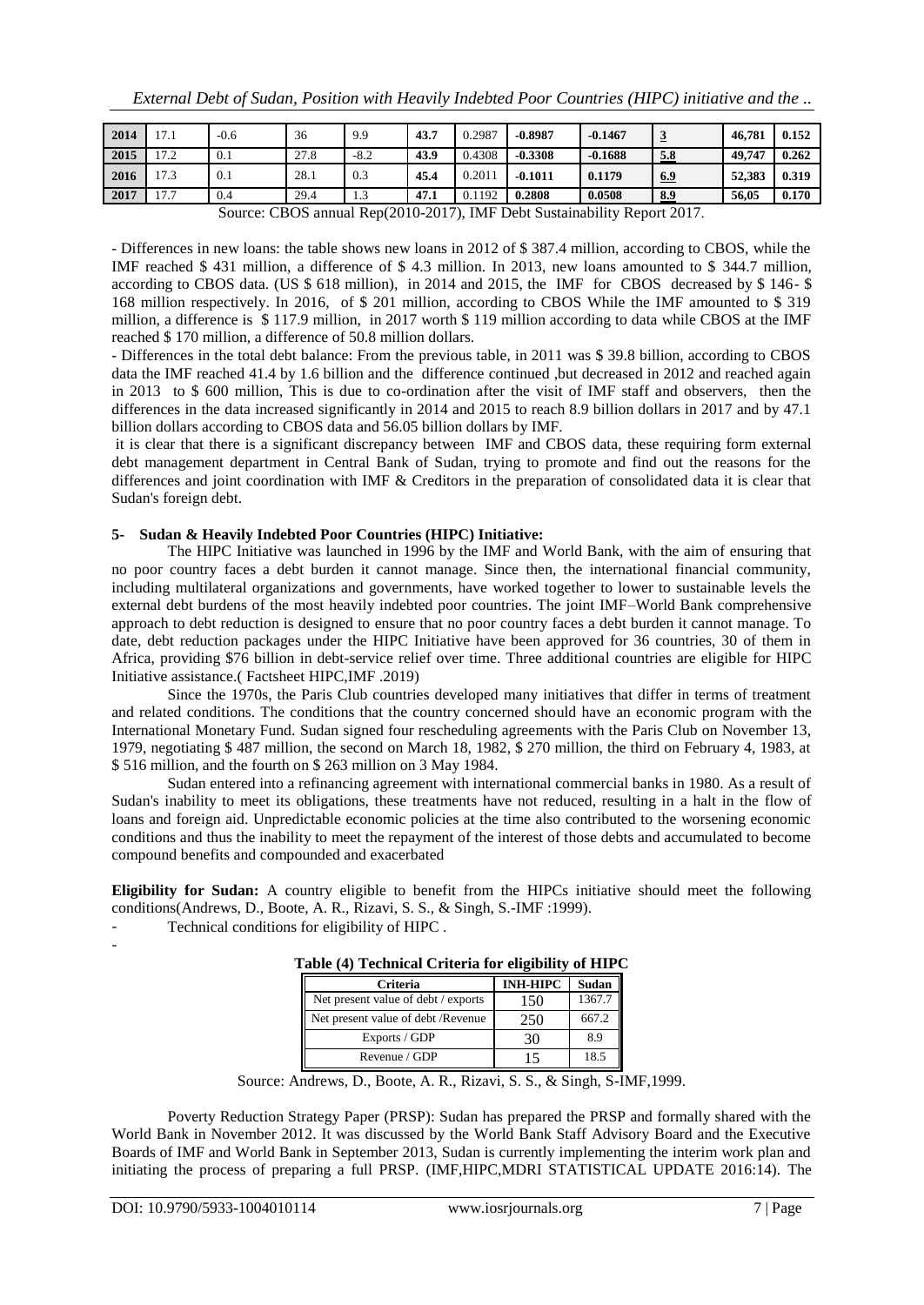development and sustainable economic growth based on the development and growth of the broad rules of society, which can reduce poverty , therefore the International Monetary Fund set of indicators in specific areas to measure the level of policies to combat poverty in countries, (Agriculture, natural resources, water resources, infrastructure, especially roads and railways, education, health, protection and social security).For Sudan, strengthening governance and institutional capacity is one of the cornerstones of IPRSP. Peace, security, effective public financial management and decentralization are the key elements of good governance. IPRSP considers some of the challenges that need to be addressed. Reconciliation and conflict resolution, improve human rights records, make the Commission on Human Rights, resolve land tenure issues, strengthen local governments and the expenditure management system and fight corruption the most important challenges identified.(The Sudan Interim Poverty Reduction Strategy Paper Status Report: 2016: 14)

- Economic conditions for eligibility: the implementation of structural stabilization policies of the International Monetary Fund with a record of good performance, Sudan has been achieved a good record since 1997, and is required to implement another good record before the decision point and under the executive management of the IMF and the World Bank.

The State is eligible to borrow from the ESAF and the International Development Association (IDA) window of the World Bank, ie, the per capita income of the International Monetary Fund is less than US \$ 600 per year and the Sudan is required to become a facilitator of the poverty reduction strategy since 1999 The paper supports a poverty reduction strategy prepared by the debtor countries and approved by the IMF and the World Bank to provide funds for 10 years at 5% and grace period 2-5 years.

## - **Position of Sudan on HIPC with International Monetary Fund and World Bank:**

According to the IMF Staff Report and the Sudan Debt Sustainability Analysis 2017, Sudan is eligible for debt relief under the Heavily Indebted Poor Countries Initiative (HIPC), but has not yet to meet all the conditions and qualifications:

- Normalization of relations with external creditors, additional of IMF, and other multilateral creditors, in particular, bilateral creditors, non-members of the Paris Club countries, it is the main step of debt relief.

- still, the large external arrears continue to impede to access external financing and severely affect development, also still arrears with the International Monetary Fund, the World Bank and the African Development Bank.(IMF,HIPC,MDRI STATISTICAL UPDATE 2016:8).

- The Debt Sustainability Analysis (DSA) proved that Sudan is still suffering from a debt crisis. Public debt and external debt ratios remain high, and most external debt is arrears. Debt ratios will be higher than the estimated GDP at the parallel exchange rate and according to with results of the previous debt, Sudan's external debt is unsustainable. In addition, all external debt indicators penetrate their thresholds under the baseline scenario, many of which remain above thresholds throughout the time horizon of the analysis. It is therefore important for Sudan to pursue wise economic policies, including a prudent borrowing strategy that minimizes nonconcessional borrowing and instead relies on grants and concessional financing, and continues to mobilize support for debt relief.(IMF, DAS Report Sudan .2017 :1)

**-** Consultations of 2016 concluded on 7 September 2016. Sudan continues to face major macroeconomic imbalances resulting from the secession of Southern Sudan in mid-2011 and significant losses in oil and foreignexchange-related revenues. Political efforts to increase economic growth are also constrained by international sanctions, the accumulation of large external debt and internal conflicts. Staff encouraged the authorities to further strengthen cooperation with the Fund on policies and debt payments. Sudan's arrears to the Fund fell to approximately SDR 969 million at the end of June 2016 following payments of US \$ 10 million in 2014 and 2015, US \$ 5 million in the first half of 2016. Staff encouraged the authorities to continue to pay at least adequate Sudan's accrued obligations, regular payments and increased size in line with improvements in Sudan's ability to pay.(IMF, DAS Report Sudan .2017 :33-35)

## **- To reach the decision point, Sudan still needs to:**

**1.** Obtain confirmations of support for debt relief under heavily indebted poor countries from a majority of creditors representing at least 70% of the debt.

2. Establish appropriate record with good performance policies with IMF to the decision point, under the executive branch's authority to meet the policy criteria associated with the upper-tier credit arrangement.

3. Settlement the arrears with the IMF, commitment to the fully funded plan and the World Bank and African Development Bank clearing schedule to recover its eligibility to borrow from these sources.

Sudanstill Resources for IMF participation in the Heavily Indebted Poor Countries (HIPC) initiative have not yet been identified. Since the IMF's debt relief costs for Sudan were not included in the original HIPC cost estimates, additional funding is needed when Sudan is ready to clear arrears and initiate the Heavily Indebted Poor Countries (HIPC) initiative.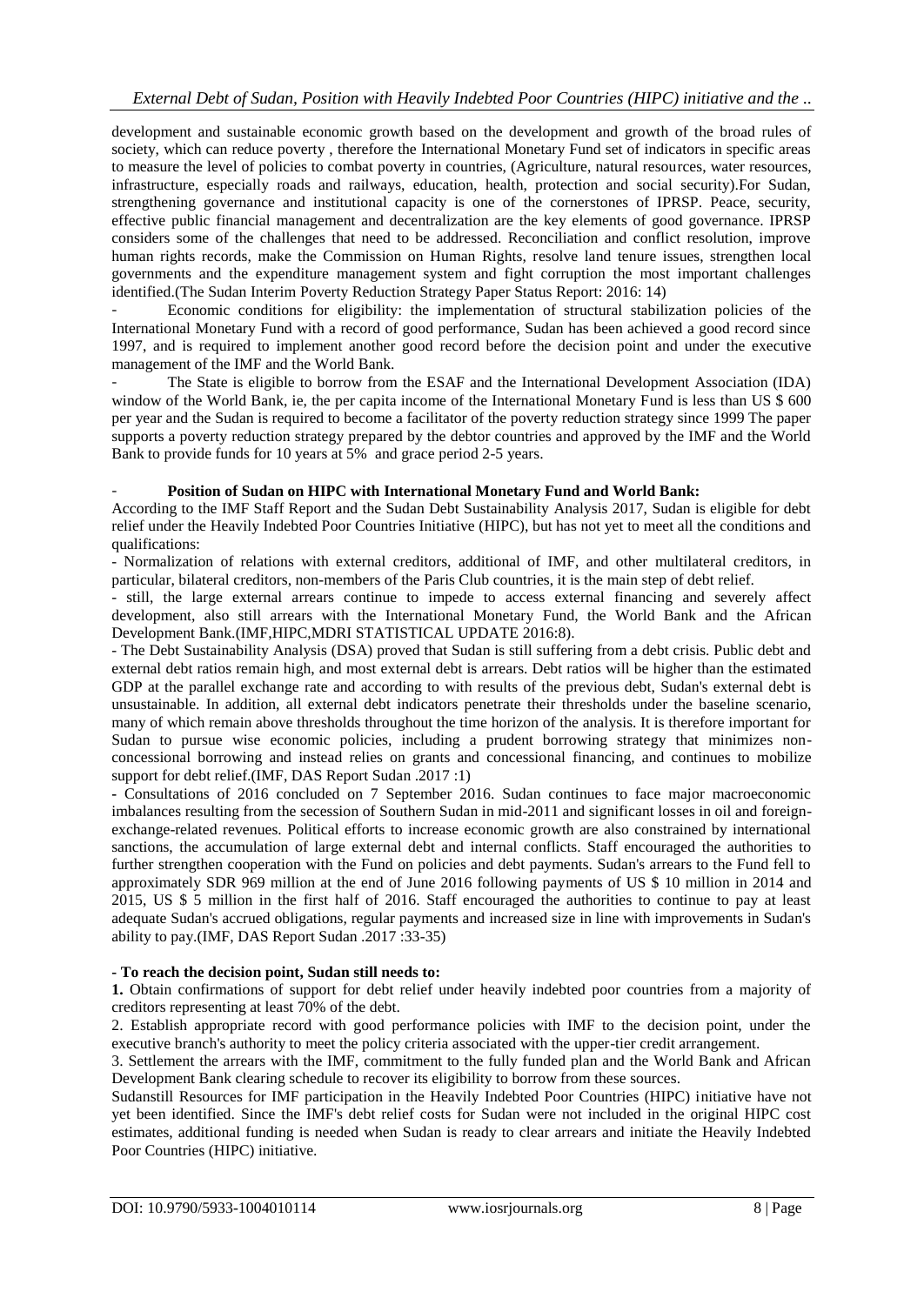## **6. debts case of Sudan after the Independence of south Sudan:**

After the signing of the Comprehensive Peace Agreement (CPA) in Neifasha, Kenya, between the Government of Sudan and the Sudan People's Liberation Movement (SPLM) in 2005, create end to the war since from independence, it included the right to referendum about separation, It was inevitable that there was a need for dialogue and consensus on all issues, the most important was the issue of Sudan's external debt. The dispute over the issue of debt comes through the viewpoint that each party considers the issue of debt. The separate region (south) believe debt as part of the legacy of the past, while the mother country believes debt as a tax and a fair price to be paid by the region which wants to secede. And the two countries signed a debt-sharing agreement in 2014 on the basis of the zero standards that the mother country will bear all obligations against a promise of creditors to write off debts in the next two years. Many countries tried to resort to multiple formulas such as the division of debt according to per capita income, while others resorted to debt-related assets and each region to bear the debt as much as it wants to get assets, which Estonia did when it linked its participation in carrying the religion of the Soviet Union, From the Soviet gold reserves and foreign currency balances. It is important to refer to foreign currency and the issue of sharing it because it is one of the central issues in the division of debt. It may be an incentive for one party to accept the largest part of the debt if the bulk of the foreign exchange reserve is available. (Ahmad Adawi, 2012)

The zero-option agreement between Sudan and South Sudan 2012: In 2012, the governments of Sudan and southern Sudan reached an agreement on two options for debt forgiveness:

First Option, The zero option is known to accept the mother country "Sudan" to bear the debt for two years through which the creditors are contacted with the efforts of the international community for the final exemption from the rest of the debt. **Second option** is based on the failure of the first option to share the debt between the two countries according to criteria, including the proportion of the population.The first deadline for the agreement was finalized in 2014 and extended for another two years was end in October 2018 to find an opportunity to reach a solution to the debt issue. (IMF, DAS Report Sudan, 2017: 2)

### **Thirdly : empirical study & variables:**

### **1- Variables data:**

**Exchange rate** : In [finance](https://en.wikipedia.org/wiki/Finance), an exchange rate is the rate at which one currency will be exchanged for another. It is also regarded as the value of one country's currency in relation to another currency. (O'Sullivan, Arthur; Steven M. Sheffrin 2003: 458) second definitionalso Exchange rates can be either fixed or floating. Fixed exchange rates are decided by central banks of a country whereas floating exchange rates are decided by the mechanism of market demand and supply. Another definition The foreign exchange rate is defined as the rate at which one currency is exchanged for another (Mohammad Al-Sarbiti, 2009: 942) , addition definition is known as the value of one unit of foreign currency estimated in national currency units. (Mohammad Hamzawi, 2004: 71), last definition The number of national currency units that require payment to buy one unit of foreign currency or vice versa. (Issa Ghazali, 2003: 15)

**It should be noted that the Sudan has an official exchange rate issued by the Bank of Sudan, which deals with exports and imports. Therefore, it is adopted in this paper, but there is also a parallel market (the black market) and the carpenter uses it when the Bank of Sudan is unable to provide the required quantity. Affecting both foreign trade, budget accounts and the current account of the balance of payments**.

| Year | The official price of the dollar against the pound $(1$ dollar = x pound) | 1 Pound $=$ X vs. Dollar |                 |       |
|------|---------------------------------------------------------------------------|--------------------------|-----------------|-------|
|      | $US $1 = X pounds$                                                        | %rise from previous year | %Rise from 2010 |       |
| 2010 | 2.32                                                                      | $0.2\%$                  |                 | 0.431 |
| 2011 | 2.62                                                                      | 12.9%                    | 12.9%           | 0.381 |
| 2012 | 3.57                                                                      | 36.3%                    | 53.9%           | 0.280 |
| 2013 | 4.74                                                                      | 32.8%                    | 104.3%          | 0.210 |
| 2014 | 5.72                                                                      | 20.7%                    | 133.6%          | 0.174 |
| 2015 | 6.02                                                                      | 5.2%                     | 159.5%          | 0.166 |
| 2016 | 6.39                                                                      | 6.1%                     | 175.4%          | 0.156 |
| 2017 | 6.67                                                                      | 4.4%                     | 187.5%          | 0.149 |

**Table 5 official exchange rate 2010-2017**

Source: Annual Reports of CBOS 2010 -2017.

After south Sudan independence in a few months in 2011, the exchange rate of the dollar against the pound rose from 2.32 pounds in 2010 to 2.62 pounds in 2011, a rise of 12.9%, but the effect of the separation on the exchange rate was clear in 2012, the exchange rate of the dollar against the pound rose from 2.62 pounds to 3.57 The increase of 36.3% due to the loss of a large part of the foreign currency resulting from the loss of oil exports to the South and despite the import controls and the prohibition of the import of some goods and stop the pumping of foreign exchange. While the increase in the trade balance resulted from the increase in gold and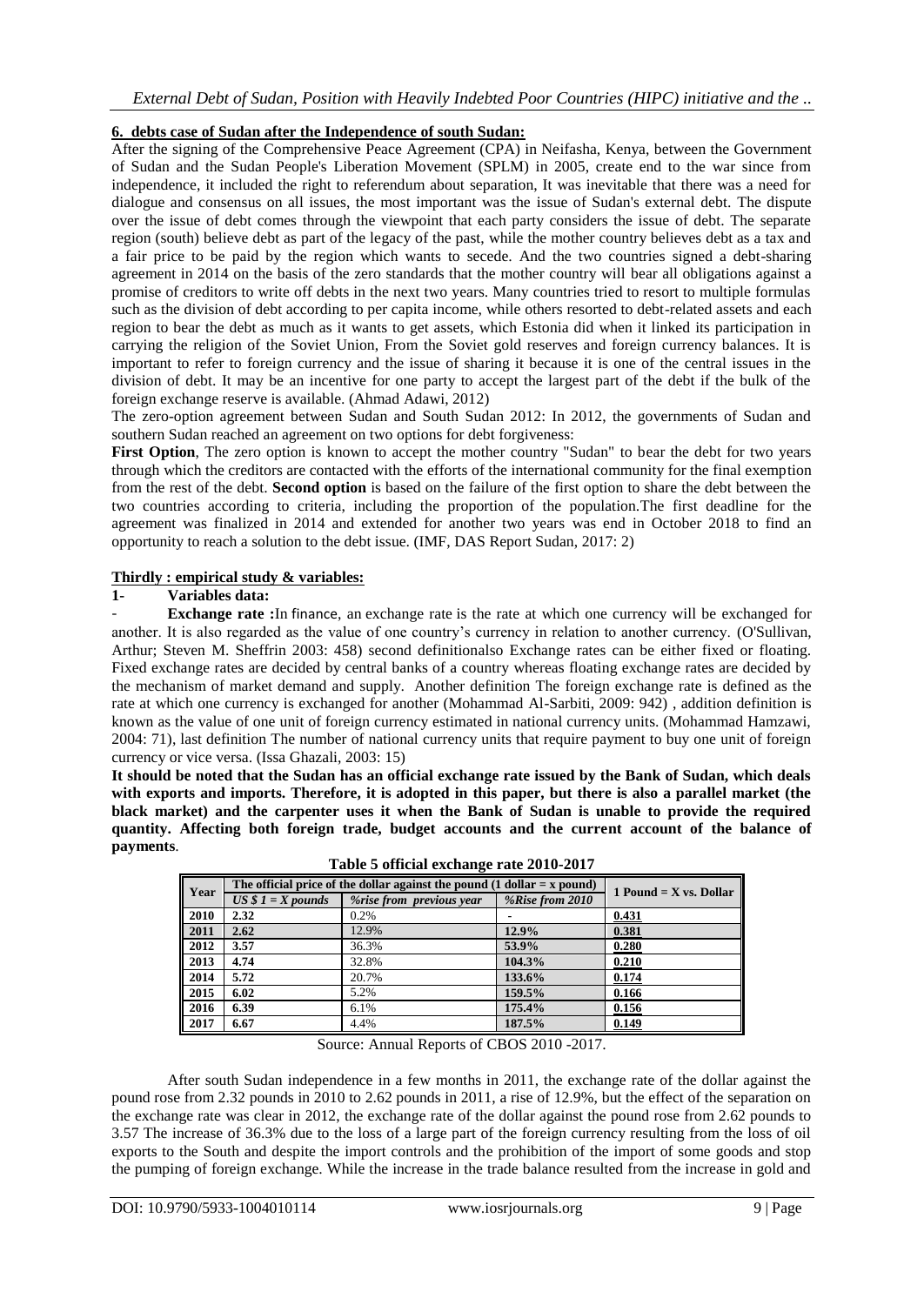oil exports to the North and the decrease in government and private imports, while the deficit In the account of transfers (invisible), as a result of this increase and weak supply of the dollar, which necessitated the need to allocate 10% of the proceeds and earnings of non-oil exports, except gold for the import of human drugs (Central Bank of Sudan, 2011 to 2014).

While in 2015 and 2016, the rise in the trade balance resulting from the decrease in oil exports and its value as a result of the increase in the trade balance deficit was increased by 6 pounds in 2015 and 6.39 pounds for the year 2016, an increase of 5.2% and 6.1% The crisis of the decline in international prices for oil, as well as the decline in gold exports and the increase in imports of the government and private sector and the decrease in receipts from current transfers, which prompted the Central Bank of Sudan to raise the official price to reduce the gap between the official and parallel price by 5% and allow the import and distribution of petroleum products, 10% of the proceeds of non-petroleum exports, which was allocated for the import of human drugs, which had a negative impact on the level of health and social and caused a large-scale protests, while in 2017 the dollar rose to 6.6 pounds, an increase over the previous year, 4.4% For the lifting of US sanctions for 6 months and an attempt by the Central Bank to correct the currency market so that the issuance of special notices to deal with the dollar and absorption of the exchange rate within the indicative price and provide facilities for export such as sale under the discharge for a period of 6 months and also was limited purchase and export of gold from the National Mining Bank of Sudan Center (Central Bank of Sudan, 2015 through 2017).

summarizes from the previous and compared to 2010, before the separation that the rate of increase in the dollar against the pound in the years of 2006-2010 did not exceed the rate of change from 7% of the value of the pound, while after the separation in three months in 2011, the increase compared to 2010, 12.9% , Then reached in 2012 after a year of south Sudan independence to 53.9% from 2010, and then reached in 2013 after two years of south Sudan independence to 104.3% for the year 2010, then to 133.6% in 2014 after three years,also moved to 159.5% in 2015. Finely in 2016 by a rise of 175.4%, and in 2017 after 6 years of separation by 187.5% comparing price of year 2010, which confirms that the exchange rate was significantly affected by the separation due to the loss of 90% of oil exports.

| Year | Parallel market price<br>$= 1$ \$X pounds increase ratio | <b>Comparing previous year</b> | For the year 2010 |
|------|----------------------------------------------------------|--------------------------------|-------------------|
| 2010 | 3.39                                                     |                                |                   |
| 2011 | 4.1                                                      | 13.89%                         | 20.59%            |
| 2012 | 6.2                                                      | 51.22%                         | 82.35%            |
| 2013 | 7.8                                                      | 25.81%                         | 129.41%           |
| 2014 | 8.67                                                     | 11.15%                         | 155.00%           |
| 2015 | 11.35                                                    | 30.91%                         | 233.82%           |
| 2016 | 19.30                                                    | 70.04%                         | 467.65%           |
| 2017 | 28                                                       | 45.08%                         | 723.53%           |

**Table 6** Exchange Rate in Parallel Market in Sudan 2010-2017

Source: Certified websites (sudares.com- sudantribune.com-alnilin.com).

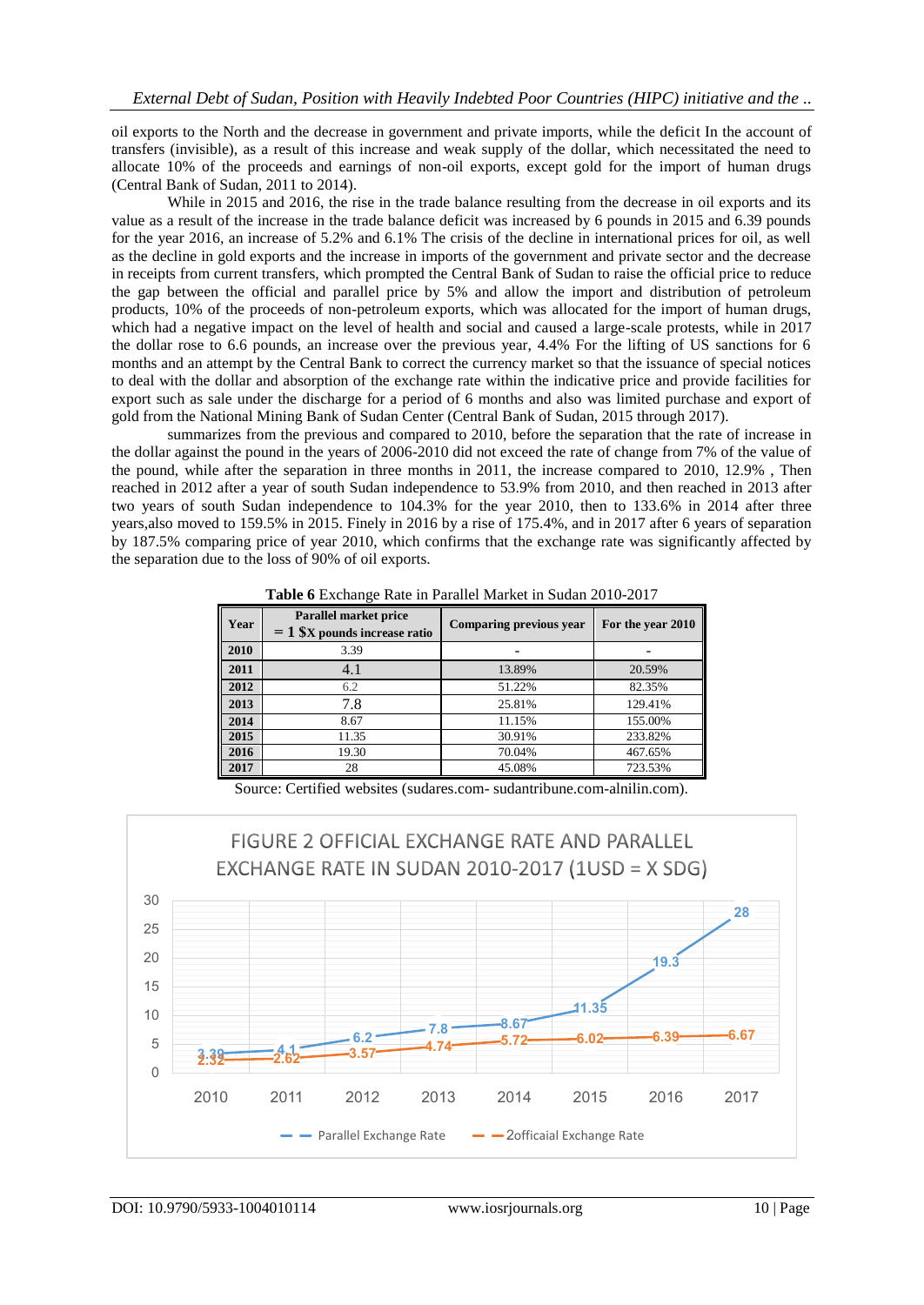In 2010, before the disengagement, the dollar was 3.39 pounds, and in 2012 it reached 6.2 pounds, increase of 51.22 percent from the previous year. the previous year, then to 7.8 pounds in 2013, increase of 25.8% from the previous year and the percentage of 129.9% for the year, the price of 2010 before separation, and continue to increase until it reached 11.3 pounds in 2015, an increase from the previous year with 30.9% And 233.8% for the year 2010 any price before the separation, and also reached in 2016 to 19.3 pounds, an increase over the previous year And 70% increase over the price of 2010 by 467.6%, and finally reached in 2017 to 28 pounds, an increase over the previous year 45% and an increase over 2010, equivalent to 723.5%.

Inflation rate: Inflation is a sustained increase in the general price level of goods and services in an economy over a period of time.(Blanchard, Olivier,2000).When the general price level rises, each unit of currency buys fewer goods and services ,consequently, inflation reflects a reduction in the purchasing power per unit of money – a loss of real value in the medium of exchange and unit of account within the economy.(Paul H. Walgenbach, Norman E. Dittrich and Ernest I. Hanson, .1973) The measure of inflation is the inflation rate, the annualized percentage change in a general price index, usually the consumer price index, over time. (Mankiw, N. Gregory,2002) The opposite of inflation is deflation.

| Year | <b>Official Exchange Rate</b> | <b>Exchange Rate in Parallel Market</b> | <b>Inflationrate</b> | <b>External debt</b>  |
|------|-------------------------------|-----------------------------------------|----------------------|-----------------------|
|      | 1 dollar = $x$ SDG            | 1 dollar = $x$ SDG                      | $\%$                 | <b>Billion</b> dollar |
| 2010 | 2.32                          | 3.39                                    | 13.2                 | 39,48                 |
| 2011 | 2.62                          | 4.1                                     | 18.0                 | 41,45                 |
| 2012 | 3.57                          | 6.2                                     | 35.5                 | 43.19                 |
| 2013 | 4.74                          | 7.8                                     | 36.5                 | 45,02                 |
| 2014 | 5.72                          | 8.67                                    | 36.9                 | 46,78                 |
| 2015 | 6.02                          | 11.35                                   | 16.9                 | 49,74                 |
| 2016 | 6.39                          | 19.3                                    | 17.8                 | 52,38                 |
| 2017 | 6.67                          | 28                                      | 32.4                 | 56,05                 |

**Table 7** External debit & Exchange rate & Inflation rate in Sudan 2010-2017

Source:IMF,CBOS report Data.

2- **Description of the Standard Models**: It includes the following steps (Tariq Al-Rasheed and Samia,2010: 5): Determining variables of the model / Determining the mathematical form of the model / Determining values and signals $(+$  or -)

Determining Variables of the model: - The researcher used to determine the variables of the standard model on several sources: The study is based on the measurement of Exchange rate(official rate, Parallel rate) & inflation rate on total external debt in Sudan for period 2010 to 2017. Therefore, the dependent variable in this study represents total external debt the independent variable: official Exchange rate and Parallel Exchange rate also inflation rate in Sudan. all data collected from world bank and IMF data ,Because it is comprehensive and authoritative and supported from inclusive of all creditors and debtors The researcher relied on the method of experimentation and dissemination to reach the mathematical functions As follows:

## $EDT = f (EXR, INF)$

-

## **EDT= (B1)C +(B2)OFFEXCH +(B3)PAREXCH+(B4)INF+U**

**EXR** = Exchange rate is the rate at which one currency will be exchanged for another the forging currency used in these test is US dollar by  $(1 \text{ USD} = X \text{SDG})$ .

**INF**= Inflation is a sustained increase in the general price level of goods and services in an economy over a period of time.(Blanchard, Olivier,2000).

- **EDT=** Total stock of external debt of Sudan.
- $C =$  constant variable.
- **U =** Errors variable**.**

Prepositions of the parameters: In this step, theoretical predictions of the signal and size of the parameters of the model are specified Based on what is provided by economic theory or previous sources of information. According to the standard models proposed in the This study predicts the prior sign by the nature of the relationship between the dependent variables (Total stock of external debt) & independent variables (Exchange rate and Inflation rate in Sudan)as follows: - Exchange ratecoefficient reference in Sudan is expected to be a negative sign due to the existence of a relationship withTotal stock of external debt, also The reference coefficient of inflation rate in relation to Total stock of external debtin Sudan is expected to be a negative.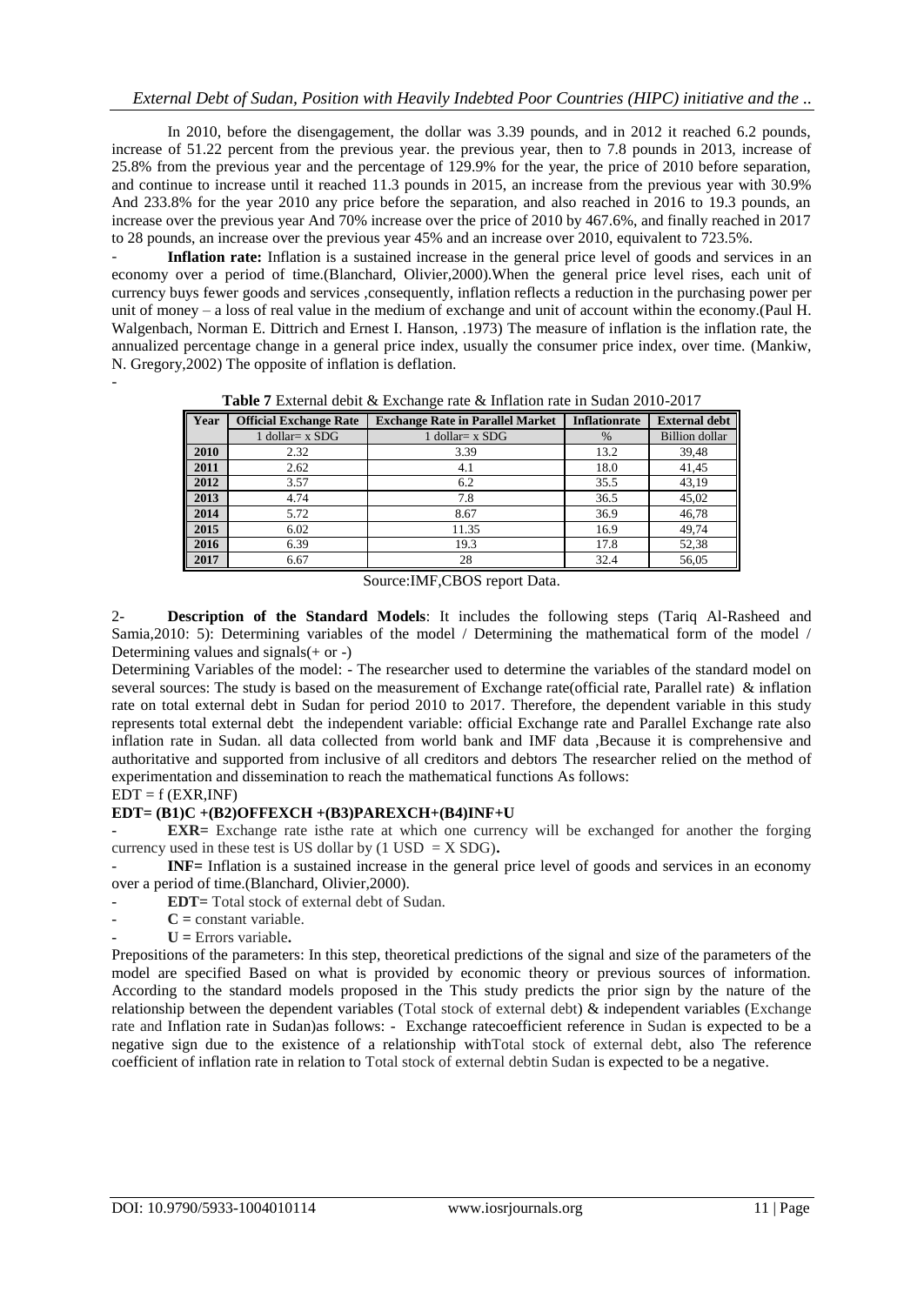# **3- impact of Exchange rate & Inflation rate on External Debit of Sudan from 2010 to 2017:**

Dependent Variable: EDT Method: Least Squares Date: 07/02/19 Time: 22:09 Sample: 2010 2017 Included observations: 8

| Variable                      | Coefficient  | Std. Error            | t-Statistic | Prob.        |
|-------------------------------|--------------|-----------------------|-------------|--------------|
| C                             | $3.55E+10$   | $9.19E + 08$          | 38.60386    | 0.0000       |
| <b>INF</b>                    | $-25712222$  | 25508449              | $-1.007988$ | 0.3705       |
| <b>OFFEXCH</b>                | $1.65E + 09$ | $2.60E + 08$          | 6.347949    | 0.0032       |
| <b>PAREXCH</b>                | $3.68E + 08$ | 51359034              | 7.163340    | 0.0020       |
| R-squared                     | 0.992282     | Mean dependent var    |             | $4.68E+10$   |
| Adjusted R-squared            | 0.986494     | S.D. dependent var    |             | $5.65E + 09$ |
| S.E. of regression            | $6.57E + 08$ | Akaike info criterion |             | 43.75112     |
| Sum squared resid             | $1.73E+18$   | Schwarz criterion     |             | 43.79084     |
| Log likelihood<br>$-171.0045$ |              | Hannan-Quinn criter.  |             | 43.48322     |
| F-statistic<br>171.4231       |              | Durbin-Watson stat    |             | 2.388836     |
| Prob(F-statistic)             | 0.000111     |                       |             |              |

Source: result from E-Views Program.

First: Economic Estimates: The criterion of economic theory: (c) consent is (3.5) is appositive sign representing the value of the dependent variable (EDT) when the values of all independent variables in the model are zero, it is value of the EDT, without any linked to the changes in the all virables (inf,offexch,parexch). The (inf) coefficient (257) is negative and this result indicates that there is an no correlation between the changes in the INF and the change in EDT, Disaccording with economic theory. Also The (offexch) coefficient (1.6) is positive and this result indicates that there is an absolute correlation between the changes in the OFFEXCH and the change in EDT, according with economic theory. finally The (parexch) coefficient (3.6) is positive and this result indicates that there is an absolute correlation between the changes in the PAREXCH and the change in EDT, according with economic theory.

Second: Statistical Estimates: T-test used to test the significance of the estimated parameters to determine the effect of the independent variables on the dependent variable. If The probability value is measured (test for the estimated parameter with 5% if the probability is bigger than 0.05) The Zero Hypothesis is accepted and therefore the parameter is statistically insignificant , but if the probability value is less than 0.05, well rejected the Zero Hypothesis and accepted the alternative hypothesis, the result is a statistically significant relationship between the independent variable and the dependent variable results estimate as follows:

**(A)** Clarity significance of the constant Cat the level of significance of 5%, where it is observed from the table that the probability value (P.Value of the estimated parameter 0.000) .

**(B)** The significance of the coefficient of INF is evident from the table, which shows that the probability value of the INF coefficient (P.Value) is 0.370bigger than the significance level of 5%. This result indicates NO relationship with statistical significance between the External Debt andinflation rate in Sudan.

**(C)** The significance of the coefficient of OFFEXCH is evident from the table, which shows that the probability value of the OFFEXCH coefficient (P.Value) is 0.0032 less than the significance level of 5%. This result indicates relationship with statistical significance between the External Debt and Official Exchange rate in Sudan.

**(D)** The significance of the coefficient of PAREXCH is evident from the table, which shows that the probability value of the PAREXCH coefficient (P.Value) is 0.0020 less than the significance level of 5%. This result indicates relationship with statistical significance between the External Debt and Parlay Exchange rate in Sudan.

**(E)** Significance of a complete model determined by the value of F, where the probability value (Prob = 0.0001) is less than the significance level (5%).

Third: Model Match Quality Test: The interpretation of the model or the model's ability to interpret is defined as R2, and the interpretation is stronger when it is closer to number (1) in the model. From the estimation results table, R2 shows that about (99%) of the changes in EDT were explained by changes in Exchange rate by variables(offexch,parexch) without inflation rate, also (1%) of the changes are due to the variables not included in the model. This indicates the quality of the model.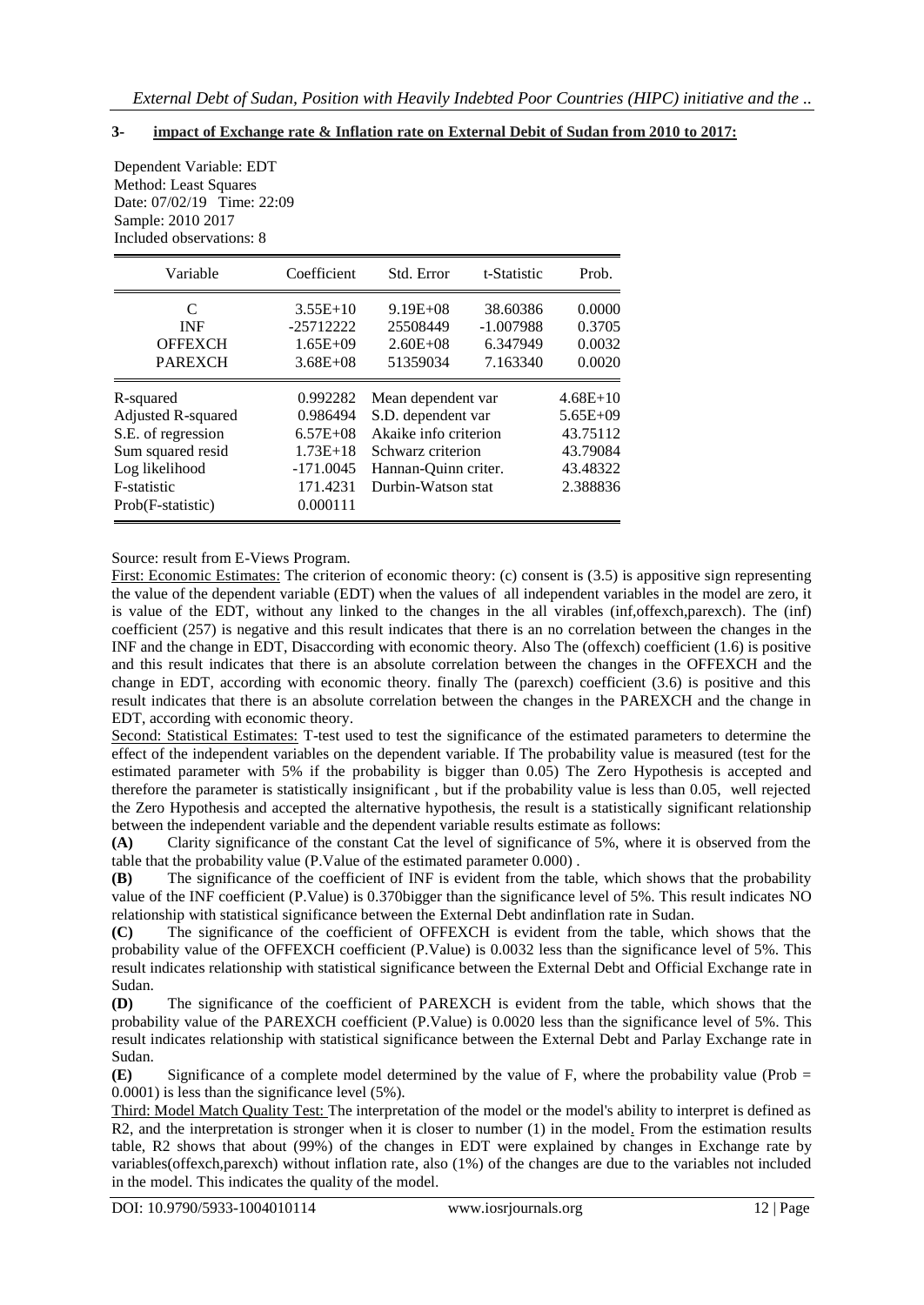A summary of the previous results:

- Variable of inflation rate parameter value and it is a sign is disharmony with economic theory, prove there is no statistically significant relationship between the rate of inflation and external debt, means the change in inflation does not effect on change in the external debt of Sudan, and because of this was excluded inflation rate from the equation.

The two variables (official exchange rate and the parallel exchange rate) values of the parameters and a signs its harmony with economic theory, which confirms & prove there is a statistically significant relationship between the two variables and external debt, which means that it affects the change in the two variables ( official exchange rate and the parallel exchange rate) on the change in the external debt of Sudan. **EDT= (3.55)C +(1.65)OFFEXCH +(3.68)PAREXCH +U**

#### **II. Results**

1 - Statistical significance relationship and correlation between external debt and the exchange rate in its official and parallel market.

2. External debt is affected by changes in the exchange rate, in particular, the parallel exchange rate resulting from the massive decline in exports following the independence of South Sudan.

3. Bilateral debt and interest rate are representing the largest proportion of Sudan's external debt.

4. Bilateral debt from a non-member of the Paris Club and instability of economic, political situation it is the biggest problem preventing access to the HIPC decision point also it is difficult to prepare or implementing the full Poverty Strategy Reduction Paper(PSRP).

5- A huge Differences in external debt data between the Central Bank of Sudan and international institutions or creditors that prove a lack of coordination and transparency between them in preparation of data.

#### **III. Recommendations**

- 1- Liberalization of the exchange rate with a focus on alternatives to non-petroleum exports also create foreign investment revenues to ensure a safety level in foreign currency reserve until the strengthening of domestic production.
- 2- prudent management of foreign loans in the narrowest limits, loans on concessional terms and not to borrow permanently from non-members of the Paris Club.
- 3- creating economic partnership with creditor countries that have the largest proportion of informal bilateral debts (non-members of the Paris Club) to promote and facilitate Sudan's position in negotiating either writeoff in HIPC or with respect to benefits as the largest and most significant impediment in Sudan's external debt.
- 4- Accurate presenting of external debt details regard to interest rates, assets, withdrawals, and uses of loans with necessary coordination with creditors to solve the variance of data to achieving real results when studied.

#### **References**

- [1]. IM[F 2003 External Debt Statistics. Guide for Compilers and Users"](http://www.imf.org/external/pubs/ft/eds/Eng/Guide/file1.pdf) pp. i-xvi & 1-3, 2003
- [2]. Mohamed, Elwasila. (2018). Effect of external debt on economic growth of Sudan: Empirical analysis (1969-2015). Journal of Economic Cooperation and Development. 39. 39-62.
- [3]. Saad A. Alkaram (2016)ANALYSIS OF SUDAN'S FOREIGN DEBT SUSTAINABILITY INDICATORS,30 Jan.Vol-3, Issue-1 PP. 27-42 ISSN: 2394-5788 .
- [4]. ELBEELY, Khalid Hassan.(2015) Sudan's Unsustainable Debt: The Way Out!. International Journal of Business and Social Research, [S.l.], v. 5, n. 8, p. 01-07, Aug. 2015. ISSN 2164-2559. Available at: https://thejournalofbusiness.org/index.php/site/article/view/820/543 . Date accessed: 02 July 2019. do[i:http://dx.doi.org/10.18533/ijbsr.v5i8.820](http://dx.doi.org/10.18533/ijbsr.v5i8.820)
- [5]. Mohamed, M. A. A. (2005). The Impact of External Debts on Economic Growth: An Empirical Assessment of the Sudan: 1978- 2001. Eastern Africa Social Science Research Review 21(2), 53-66. Organization for Social Science Research in Eastern and Southern Africa. Retrieved July 2, 2019, from Project MUSE database.
- [6]. Almosharaf Haitham(2014) Causes of Sudan's Recent Economic Decline, IOSR Journal of Economics and Finance (IOSR-JEF) e-ISSN: 2321-5933, p-ISSN: 2321-5925.Volume 2, Issue 4 (Jan. 2014), PP 26-40.
- [7]. Haitham Yousif Al-Fadhel( 2011), Sudan attempts to Take Advantage of Debt Relief Initiative for Heavily Indebted Poor Countries (HIPC), Analytical Study 1992-2000. Ph.D. thesis, Sudan University of Science and Technology.
- [8]. Abdul Hafeez Al Nour (2009), External Debt and its Impact on Development in Developing Countries, Applied Study on Agriculture Sector in Sudan, 1993-2007. Ph.D. Thesis, Sudan University of Science and Technology, Khartoum.
- [9]. Secretariat of the National Council for Strategic Planning, National Strategic Report 2010.
- [10]. International Monetary Fund, (2016).SUDAN STAFF REPORT FOR THE 2016 ARTICLE IV CONSULTATION-DEBT SUSTAINABILITY ANALYSIS.
- [11]. Factsheet (March 19, 2019): Debt Relief Under the Heavily Indebted Poor Countries (HIPC) Initiative The IMF accessed January 13,2010. [https://www.imf.org/en/About/Factsheets/Sheets/2016/08/01/16/11/Debt-Relief-Under-the-Heavily-Indebted-Poor-](https://www.imf.org/en/About/Factsheets/Sheets/2016/08/01/16/11/Debt-Relief-Under-the-Heavily-Indebted-Poor-Countries-Initiative)[Countries-Initiative.](https://www.imf.org/en/About/Factsheets/Sheets/2016/08/01/16/11/Debt-Relief-Under-the-Heavily-Indebted-Poor-Countries-Initiative)
- [12]. Andrews, D., Boote, A. R., Rizavi, S. S., & Singh, S. (1999). Debt relief for low-income countries: the enhanced HIPC initiative. International Monetary Fund. date 9-9-201[8.https://www.imf.org/external/pubs/ft/pam/pam51/contents.htm](https://www.imf.org/external/pubs/ft/pam/pam51/contents.htm) .